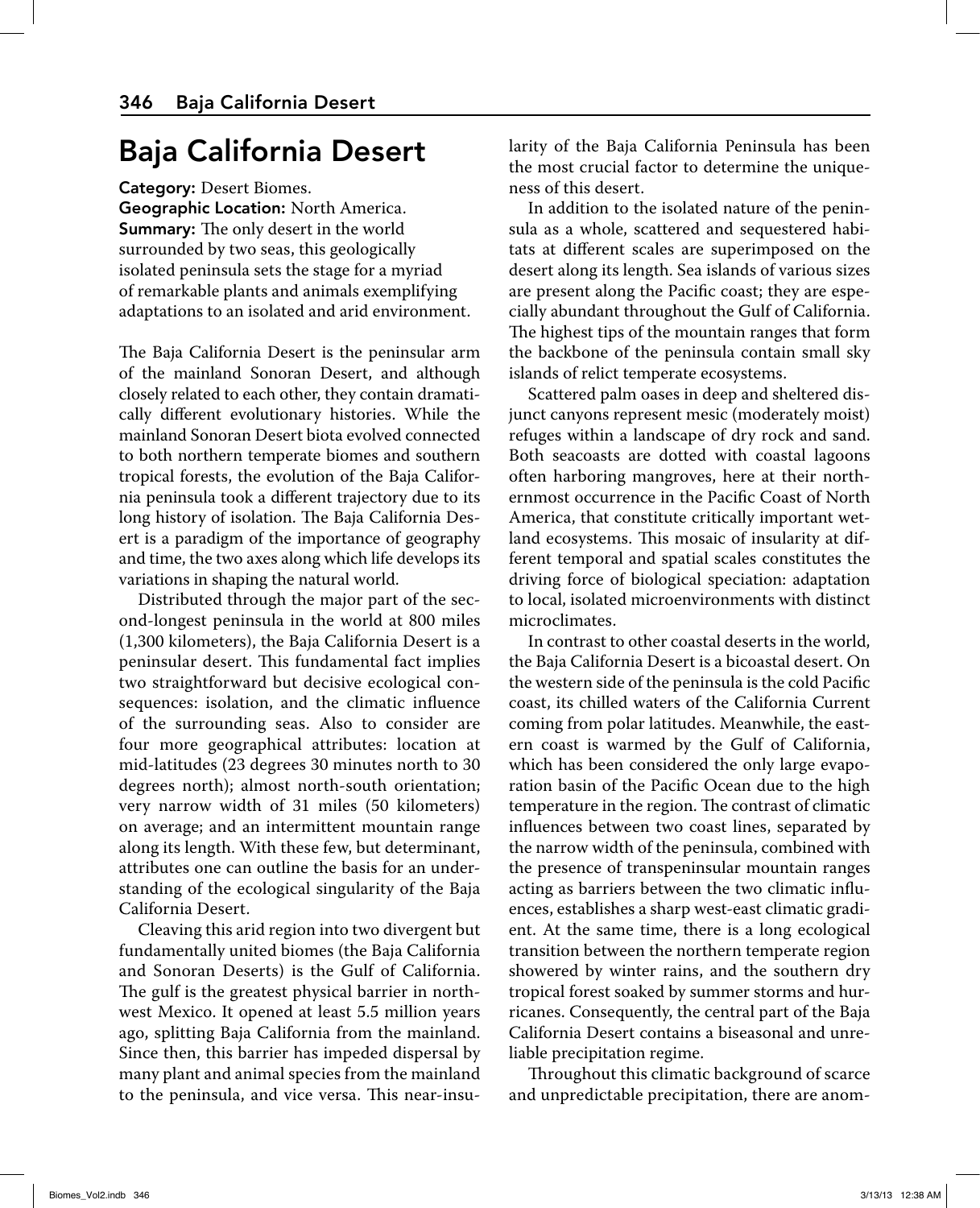alous events of abundant precipitation. These are caused by two principal climatic sources: tropical cyclones from the south in summer months, or El Niño Southern Oscillation (ENSO) years that bring above-average winter rain. These pulses of abundant resources are crucial periods in the ecological organization and dynamics of the Baja California Desert. In these brief periods of intense activity, the desert becomes renewed and prepares to tenaciously face the next years of hardship.

### Biota of the Desert

The existence of recurrent insularity during millions of years and different climatic influences along both north-south and east-west axes has stimulated the forces of evolution and generated a plethora of singular life forms of desert plants and animals. Many of these are endemic, evolved and found here and nowhere else. About 20 per-

cent of vascular plant species here are endemic, whereas within animals the level of endemism is particularly high in invertebrates (scorpions, at least 40 percent, and tenebrionid beetles, 45 percent) and mammals (about 45 percent, at the subspecies level), followed by amphibians and reptiles (30 percent).

Some of the most striking vegetation gradients in the world are seen in Baja California. If one heads south from the U.S.–Mexico border in Tijuana, the trip begins in the Mediterranean region where rain only comes in winter months. Around 30 degrees latitude, a dramatic change in the landscape occurs, a transition from the mediterranean coast to the desert. Suddenly one sees giant columnar cacti called *cardones*, rosy boa (*Lichanura trivirgata*), and a bizarre, massive carrotshaped plant called the boojum tree (*Fouquieria columnaris*).

Further south, cold marine air and fog from the Pacific Ocean along the western side of the peninsula stimulate the growth of plants with much reduced stems that instead have succulent leaves to allow them to persist through the long dry summer months; these include agaves, yuccas, and dudleyas. Air plants and lichens are seen clustered on the stems of many shrubs, able to exist detached from the soil due to the cool Pacific fog from which they absorb moisture.

However, a few kilometers to the east, on the other side of the mountains, along the warmwater Gulf of California coast, there is a flora dominated by woody legumes and trees with gigantic and fleshy stems, such as *copalquín* (*Pachycormus discolor*)the elephant tree (*Bursera microphylla*), the copal (*Bursera hindsiana*), and various *Jatropha* species.



*The Baja California Desert during a lush spring in March 2010 with cirio and cardón plants rising above the various other desert scrub species. About 20 percent of vascular plant species in the Baja California desert biome are endemic. (Benjamin Theodore Wilder)*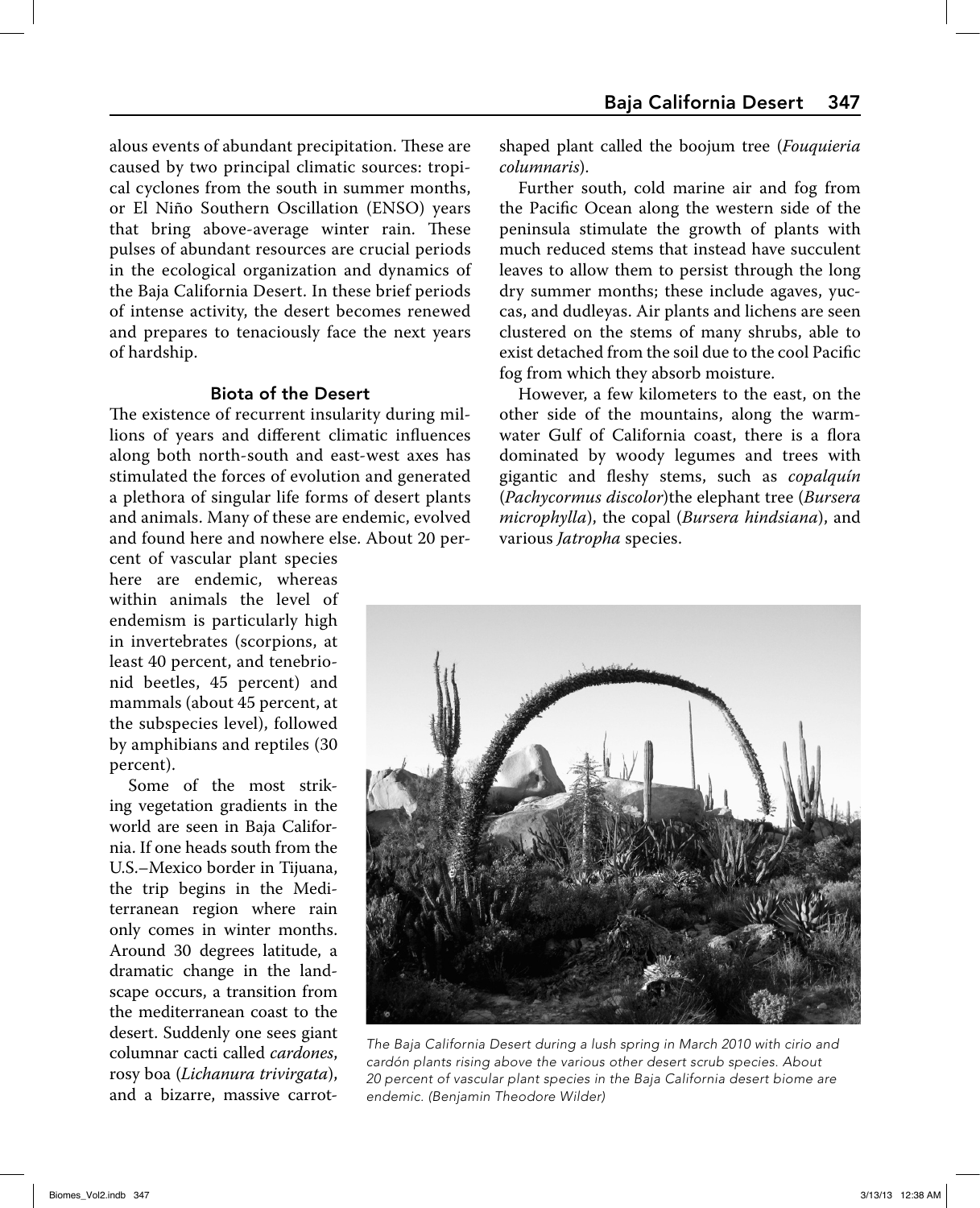Further south still, these give way to dense and diverse vegetation where cacti, trees, shrubs, and other succulents intermingle. The southernmost part of the peninsula is rich in legume tree species and columnar cacti of tropical origin. These life forms singularize the physiognomy (the morphological appearance) of the vegetation of this desert, which give it the unexpected appearance of a strangely arborescent arid wilderness, compared with other nearly barren deserts of similar latitude in other parts of the world. The voyage from the mediterranean region to the tropics has concluded.

However, that is not all. If one travels through the Baja California Desert in one of those rare years when unpredictable and large rain events occur, one can observe a hidden treasure. Ephemerals, plants that complete their life cycle in one year, are seen in abundance during these periods of plenty, making the desert come alive in color while they replenish their seed banks. Fields of yellow, purple, violet, and orange run the length of the peninsula during such times. Meanwhile, long-lived desert plants establish during these brief intervals of bonanza, and initiate growth and resource accumulation in order to resist the long droughts soon to come. Usually unseen frogs and desert toads emerge full of activity and sound-looking, to close the magic circle of reproduction and leave a set of descendants that then await the next precipitation pulse.

Hallmark animal species of the Baja California Desert range from reptiles like the Baja California rattlesnake (*Crotalus enyo*), peninsular leaf-toed gecko (*Phyllodactylus xanti*), and the endangered Santa Catalina Island rattlesnake (*Crotalus catalinensis*) to mammals such as the peninsular pronghorn (*Antilocarpa americana peninsularis*), coyote (*Canis latrans peninsulae*), and the endangered black jackrabbit (*Lepus insularis*).

More than 500 species of birds inhabit the biome, thanks in part to the ample watering areas on either flank. Endemic birds include Xantus's hummingbird (*Hylocharis xantusii*) and Gray Thrasher (*Toxostoma cinerum*); that haunt the periphery are Craveri's murrelet (*Synthliboramphus craveri*), yellow-footed gull (*Larus livens*), and Townsend's shearwater (*Puffinus auricularis*).

### Climate and Habitat Change

The isolation of the Baja California Desert and its extreme environmental conditions have maintained low levels of human presence through time. Even after European colonization in the 17th century introduced agriculture and livestock to the peninsula, human populations remained relatively low until the 1950s. The consequently minor level of anthropogenic activities allowed the peninsular desert to remain largely undisturbed, preserving the majority of its wilderness.

However, the last decades have brought rapid population growth in urban centers to the north and south regions bordering the desert. In 1950 there were 288,000 inhabitants in the peninsula; in 2010 there were 3,792,000 inhabitants, a population increase of 1,200 percent. The pressure of natural resource use has also been slowly increasing and spreading through the desert lands. Some areas along the Pacific coast that were developed for intensive agriculture production in the mid-20th century are now suffering from depletion of underground aquifers. Free-roaming cattle that have been long established in many desert areas throughout the peninsula have affected vegetation dynamics in a still unknown way.

Tourism-based urban sprawl, adventure-tourism, (e.g., off-road vehicle use in the open desert), and clearance of mangroves for coastal developments have made large negative impacts on peninsular ecosystems, especially coastal areas. Additionally, invasive plant and animal species are becoming widely established in the Baja, representing a growing threat to the native species.

Additional potential pressure can result from global warming. The Baja Peninsula Desert is a transition region between two different climatic regimes that indeed are apparently changing. On the one hand, drier and warmer winters with a delayed onset of winter rains have been observed in the continental Sonoran Desert. On the other hand, climate change is predicted to increase the frequency and intensity of tropical hurricanes that cross the peninsula from the south. A shift northward in species distribution and an expansion of the desert is one possible future scenario. Furthermore, it is not yet clear how the two seas sur